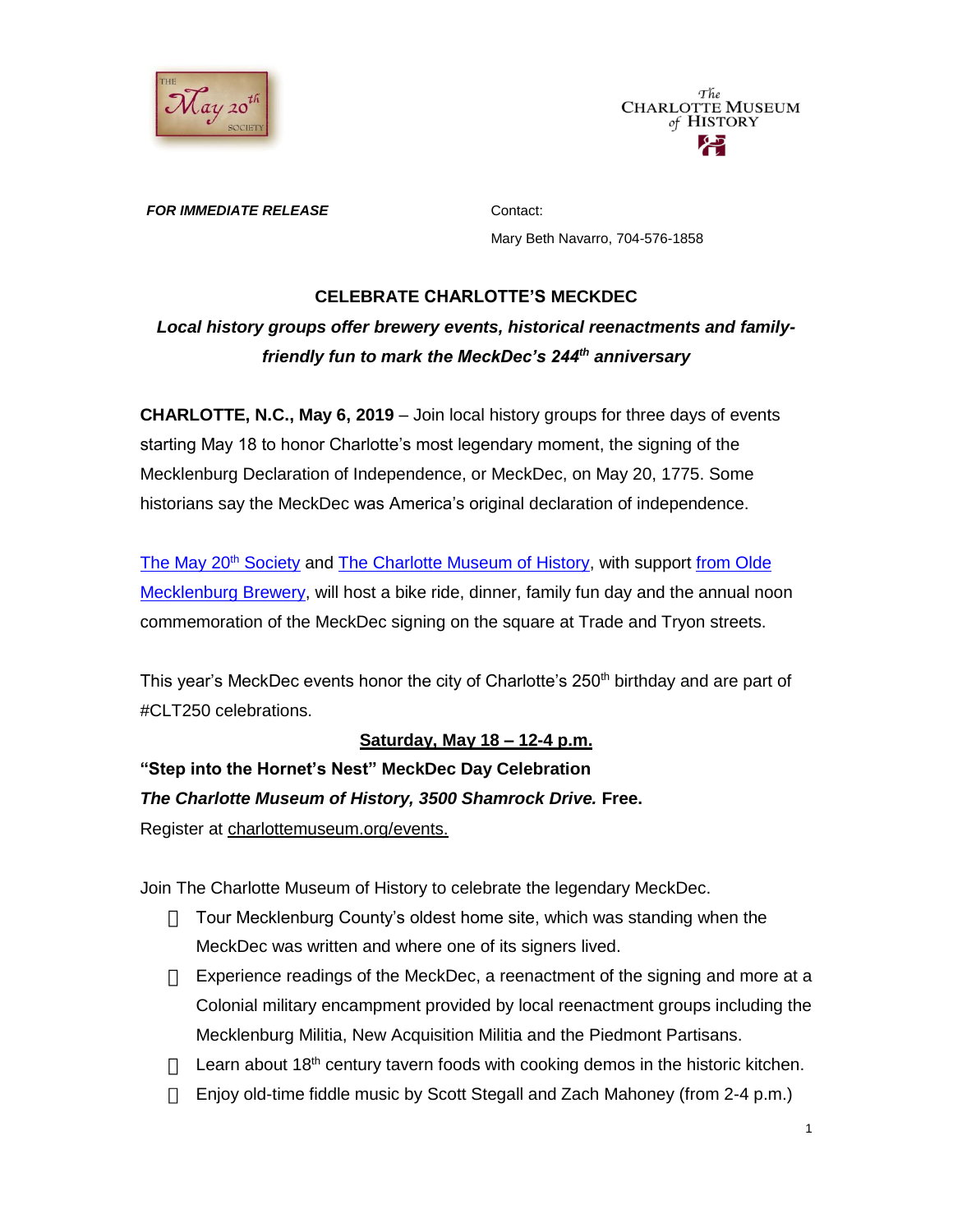

- Visit "Captain Jack's Tavern" and grab a brew from Olde Mecklenburg Brewery.
- $\Box$  Kids can learn and practice important skills like stitching and button sewing that aided in the Revolutionary War effort and still can be useful today.
- British General Cornwallis supposedly called Charlotte a "hornet's nest of rebellion" when he invaded the city during the American Revolution. Learn about all the local groups that have embraced Charlotte's "hornet's nest" image in their names, their logos and their commitments to building a stronger community in the Queen City. Representatives will be on hand from the Charlotte-Mecklenburg Police Department, Charlotte Fire Department, Hornet's Nest Girl Scouts Council, the Hornet's Nest District of the Boy Scouts of America, Mecklenburg County Park & Recreation and more.

## **Sunday, May 19 – 2 p.m.**

## **Captain Jack Historical Bike Ride**

*Starts at Olde Mecklenburg Brewery (OMB), 4150 Yancey Road.* **Free and open to all.**

### **Sign up at https://www.facebook.com/events/1067955313411910/**

In the summer of 1775, Captain James Jack rode 450 miles to deliver the Mecklenburg Declaration of Independence to Congress. In honor of his historic ride, The May 20<sup>th</sup> Society invites you to participate in a bike ride to various historical locations around Charlotte that are relevant to Captain Jack. The ride begins and ends at OMB, with a social upon return, as part of OMB's Annual MeckDec Day.

### **Monday, May 20 – 6 p.m.**

**Captain James Jack Colonial Dinner** *OMB, 4150 Yancey Road.* **Tickets are \$50.** Purchase at [may20thsociety.org/events/captnjackdinner.](http://may20thsociety.org/events/captnjackdinner/)

The May 20<sup>th</sup> Society's Second Annual Captain James Jack Colonial Dinner features four courses, each served with a different OMB beer, including Captain Jack Pilsner and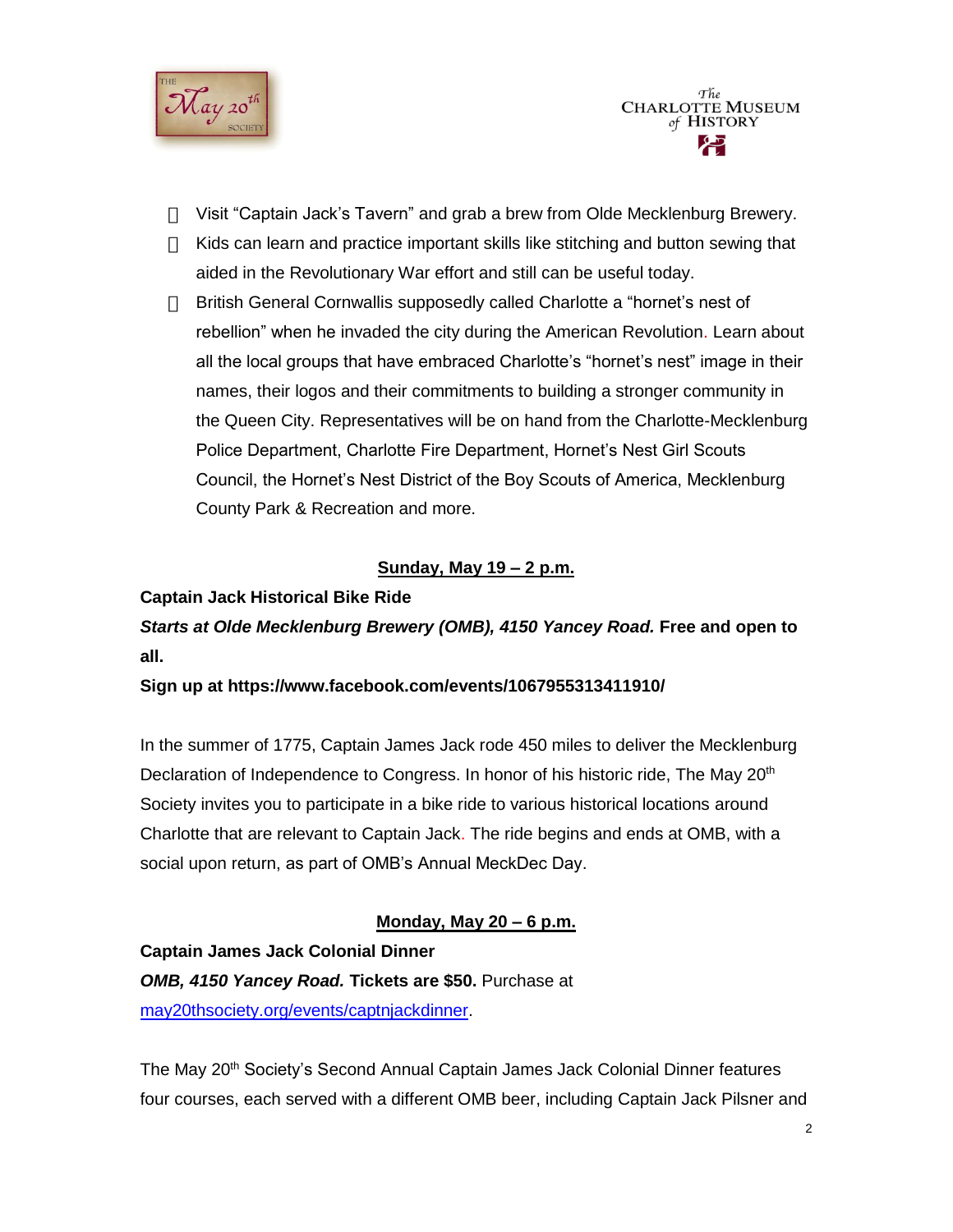



Hornet's Nest Hefeweizen. Local artist Dan Nance will be the featured speaker. Nance, a native North Carolinian, has been painting stories of American history for over 25 years. His paintings are housed in private and government collections, including in Gettysburg National Military Park, the South Carolina State Museum, Kings Mountain National Military Park, Patrick Henry College and The Charlotte Museum of History. Nance is a proud contributor to the Charlotte Liberty Walk, and his images of the Battle of Charlotte and the Reading of the Mecklenburg Declaration of Independence appear on two granite monuments located in Uptown Charlotte.

#### **Monday, May 20 – Noon**

# **Annual MeckDec Noon Commemoration** *Independence Square, corner of Trade and Tryon streets. Free and open to all.*

The May 20<sup>th</sup> Society's annual commemoration of the MeckDec signing includes military and Colonial re-enactors, historical readings, military parades and cannon firing in uptown Charlotte. In honor of #CLT250 The May  $20<sup>th</sup>$  Society is giving away 250 small North Carolina flags. Visit the Charlotte Independence table to register to win merchandise and pick up free giveaways. Don't miss this event celebrating Charlotte and its people!

#### **About the Mecklenburg Declaration of Independence**

The history of the MeckDec began soon after news of the battles of Lexington and Concord arrived in Charlotte Town (present-day Charlotte). The following day, on May 20, 1775, prominent civic leaders adopted The Mecklenburg Declaration of Independence (MeckDec) – possibly the first declaration of independence in America. The MeckDec itself is steeped in mystery and controversy. There are no records of its publication before 1819, and many historians doubt it ever existed. But it is memorialized on North Carolina's state flag and its state seal, where the date May 20, 1775, appears. There is no doubt about the existence of the MeckDec's companion document, the Mecklenburg Resolves. A committee of local militia members adopted these "resolves," or resolutions, and signed them on May 31, 1775. They were published in their entirety